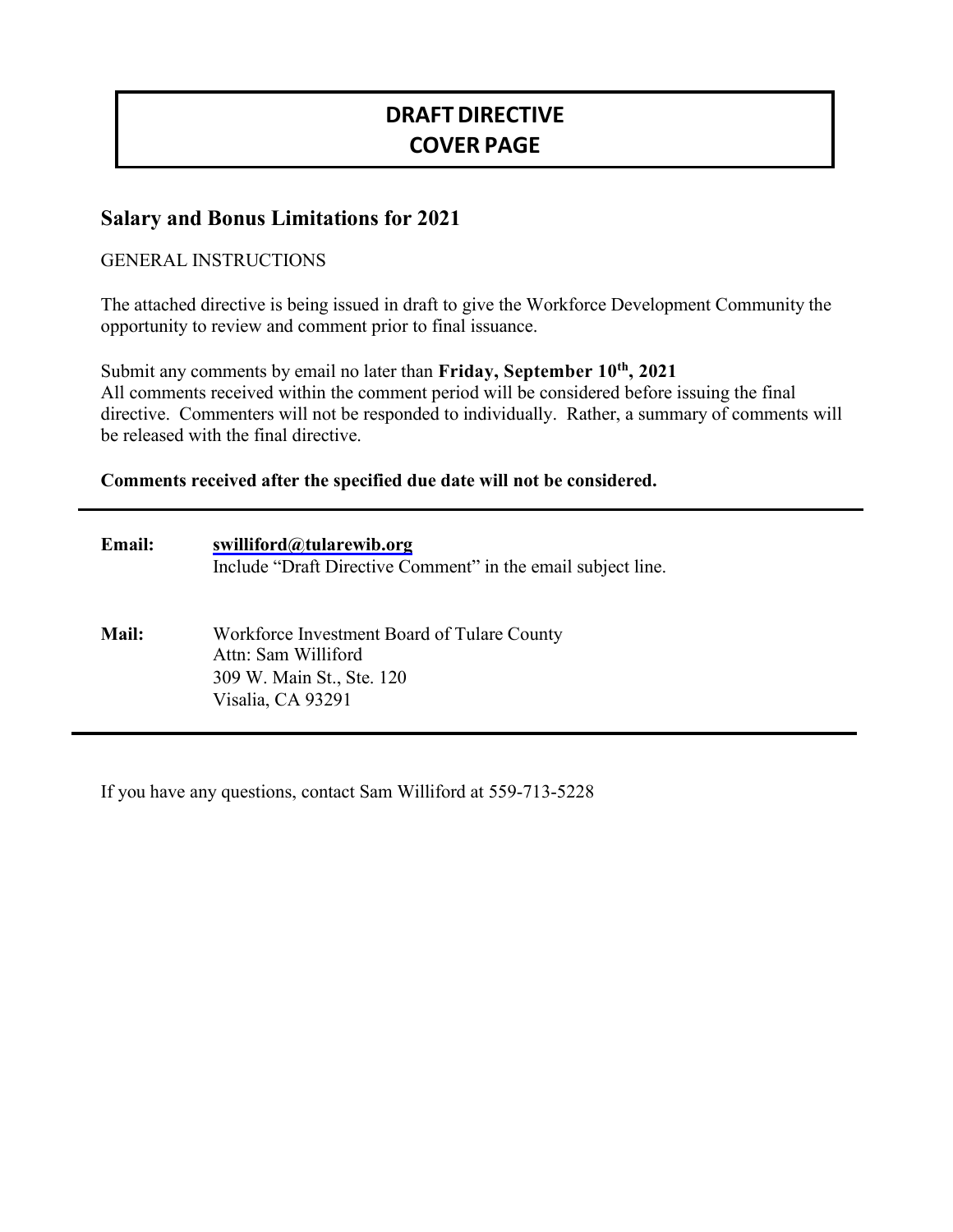# **WORKFORCE INVESTMENT BOARD OF TULARE COUNTY**

# **WORKFORCE INNOVATION AND OPPORTUNITY ACT TITLE I**

**DATE: August 25, 2021**

**SUBJECT: Salary and Bonus Limitations for 2021**

#### **WIB DIRECTIVE TUL 21-06**

#### **TO:** WIB Subrecipients WIB Staff

#### **SUBJECT: SALARY AND BONUS LIMITATIONS FOR 2021**

#### **EXECUTIVE SUMMARY**

This policy provides the guidance and establishes the procedures regarding the 2021 salary and bonus limitations for individuals paid by funds appropriated to the Department of Labor (DOL) Employment and Training Administration (ETA). This policy applies to all subrecipients expending Workforce Innovation and Opportunity Act (WIOA) program funds. The 2021 salary rates for executive level employees became effective January 1, 2021.

This policy contains no local or state-imposed requirements.

This policy supersedes WIB *Salary and Bonus Limitations for 2020* (TUL 21-01), dated April 14, 2021. Retain this Directive until further notice.

# **REFERENCES:**

- *Emergency Supplemental Appropriations Act for Defense, the Global War on Terror, and Hurricane Recovery, 2006* (Public Law 109-234), Title VII, Section 7013
- Title 2 Code of Federal Regulations (CFR) part 200: Uniform Administrative Requirements, Cost Principles, and Audit Requirements for Federal Awards (Uniform Guidance)
- DOL Training and Employment Guidance Letter (TEGL) 05-06, *[Implementing the Salary](https://wdr.doleta.gov/directives/attach/TEGL/TEGL05-06.pdf)  [and Bonus Limitations in Public Law 109-234](https://wdr.doleta.gov/directives/attach/TEGL/TEGL05-06.pdf)* (August 15, 2006)
- US Office of Personnel Management, 2021 [Rates of Pay for the Executive Schedule](https://www.opm.gov/policy-data-oversight/pay-leave/salaries-wages/salary-tables/pdf/2021/EX.pdf)
- Workforce Service Directive, Salary and Bonus Limitations for 2021, WSD21-02, February 26, 2021

# **BACKGROUND:**

On June 15, 2006, President Bush signed into law an emergency supplemental appropriations bill, Public Law 109-234. Section 7013 of this law limits the salary and bonus compensation for individuals paid by funds appropriated to ETA and provided to recipients and subrecipients. Specifically, Section 7013 states the following:

"None of the funds appropriated in Public Law 109-149 or prior acts under the heading 'Employment and Training' that are available for expenditure on or after the date of enactment of this section shall be used by a recipient or subrecipient of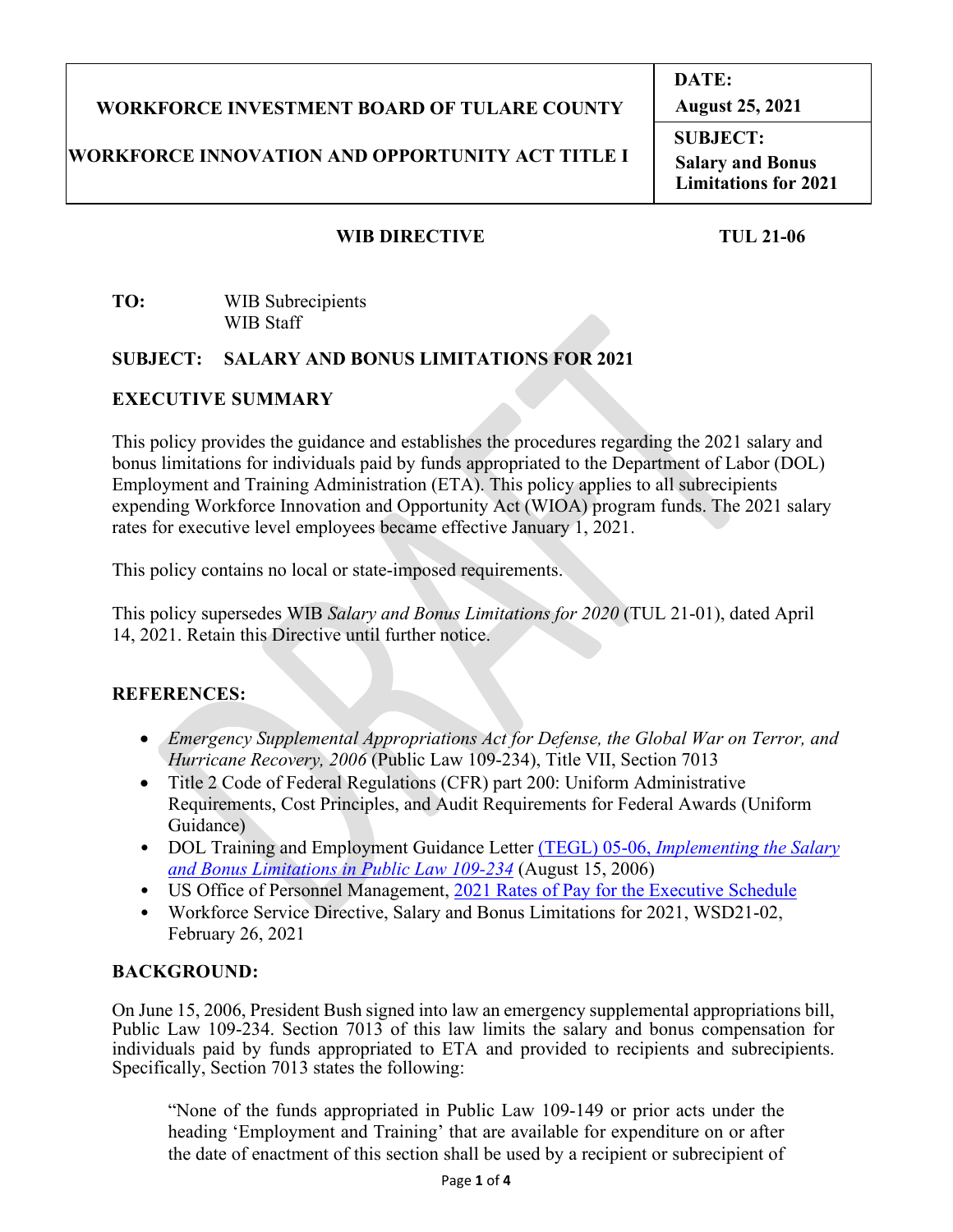such funds to pay the salary and bonuses of an individual, either as direct costs or indirect costs, at a rate in excess of Executive Level II, except as provided for under Section 101 of Public Law 109-149. This limit shall not apply to vendors providing goods and services as defined in the Office of Management and Budget Circular A-133\*. Where States are recipients of such funds, States may establish a lower limit for salaries and bonuses of those receiving salaries and bonuses from subrecipients of such funds, taking into account factors including the relative cost of living in the State, the compensation levels for comparable State or local government employees, and the size of the organization that administers federal programs involved including Employment and Training Administration programs."

As a result of this law, the DOL ETA issued TEGL 05-06 on August 15, 2006. This TEGL discusses the limitations on salary and bonus payments that can be made with funds appropriated to the DOL ETA. Specifically, this TEGL provides information on programs affected by this provision, effective dates, and funding cycles, covered individuals and transactions, application of the limitation, and related grant and contract modifications.

\*Note, the OMB Circular A-133 referred to above was replaced by the Uniform Guidance.

#### **POLICY AND PROCEDURES:**

Public Law 109-234 sets the limit on salary and bonus compensation for individuals paid by funds appropriated to the DOL ETA at a rate equivalent to no more than Executive Level II. The federal Office of Personnel Management provides a salary table of the 2021 Rates and Basic Pay for the Executive Schedule.

All subrecipients of WIOA program funds are required to comply with federal requirements regarding the limitations on salary and bonus payments. Additionally, subrecipients are required to follow the instructions for implementing the salary and bonus limitations as [provided in TEGL](https://wdr.doleta.gov/directives/attach/TEGL/TEGL05-06.pdf)  [05-06.](https://wdr.doleta.gov/directives/attach/TEGL/TEGL05-06.pdf)

Effective January 1, 2021, the salary and bonus limit is set to \$199,300. These limitations do not apply to benefits that are not salary and bonuses. For example, fringe benefits, insurance premiums, or pension plans paid by a subrecipient are not included in this calculation. Per the DOL's ETA Region 6 Office, the salary and bonus limit applies to both the gross amount of salary and bonus, and to the rate at which the salary is paid. As a result, for individuals who do not work full-time on DOL ETA funded projects or who are only employed part-time or part of the year, the salary and bonus limit will be prorated based on the amount of time the individual is dedicated to the DOL ETA funded grant. The following examples, provided by the DOL ETA Region 6, illustrate how the limitations are calculated based on salary and bonus levels, as well as the rate at which they are paid:

#### **Example 1**

An Executive Director's W-2 for 2021 includes \$173,500 of gross compensation. The Executive Director worked part- time (.50 Full-Time Equivalent [FTE]) all year. One hundred percent of the Executive Director's salary costs benefited ETA-funded programs.

| 2021 Salary and Bonus Limit                                                         | \$199,300 |
|-------------------------------------------------------------------------------------|-----------|
| Salary eligible for the salary and bonus limit<br>.50 FTE x 100% of salary = $50\%$ | \$99,650  |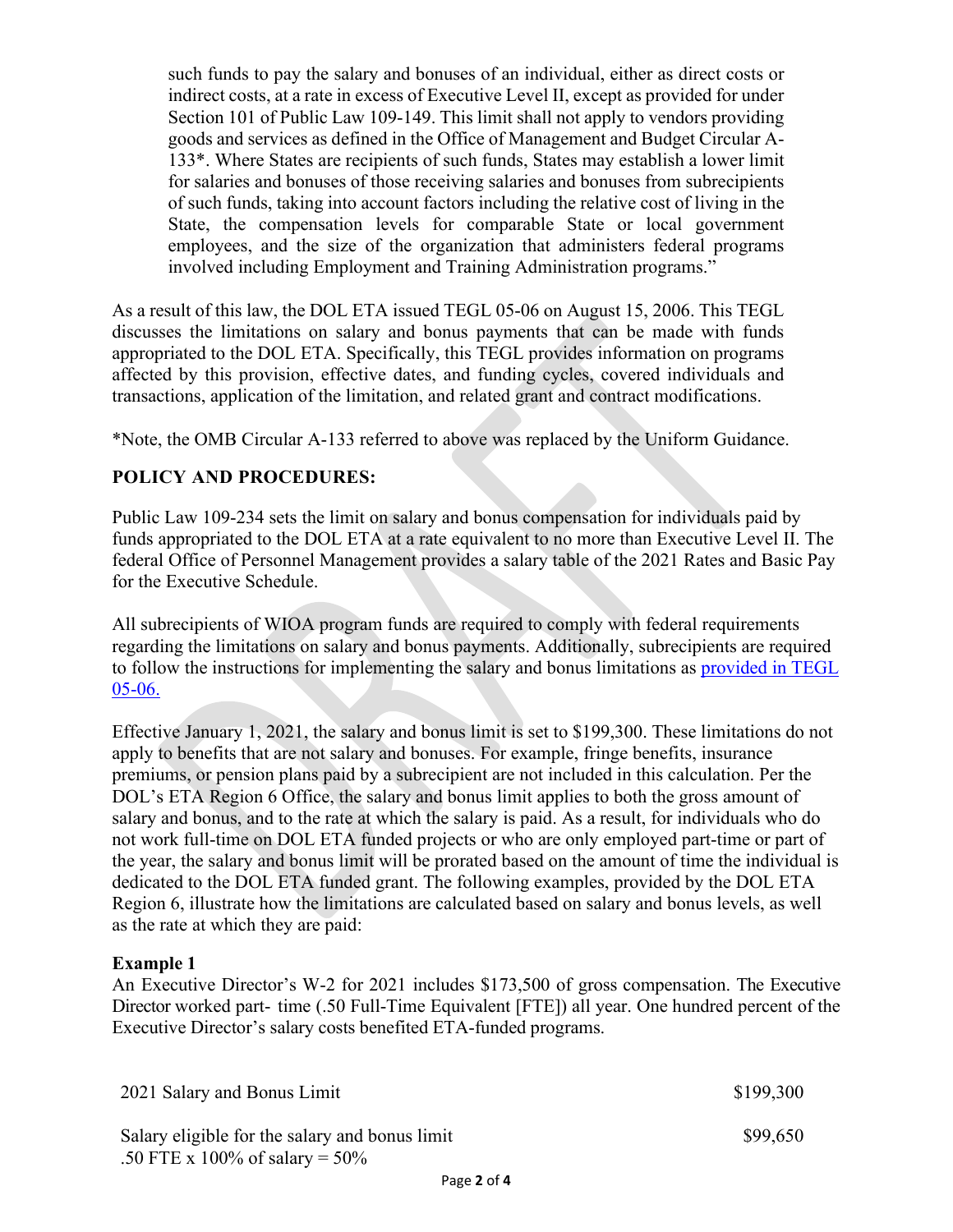| (Calculation: $$199,300 \times 50\%$ )                                                |           |
|---------------------------------------------------------------------------------------|-----------|
| Total gross compensation                                                              | \$173,500 |
| Salary costs benefitting ETA-funded programs<br>(Calculation: \$173,500 x 100%)       | \$173,500 |
| Salary in excess of the salary and bonus limit<br>(Calculation: \$173,500 - \$99,650) | \$73,850  |

In this scenario, the Executive Director's salary is eligible for 50 percent of the annual salary and bonus limit (.50 FTE x 100% of his salary benefited DOL ETA-funded programs). Therefore,  $$99,650$  (\$199,300 x  $50\%$  = \$99,650) of the salary may be paid using DOL ETA appropriated funds or other federal funds. The remaining  $$73,850$  ( $$173,500 - $99,650 = $73,850$ ) of the salary is in excess of the allowable 2021 salary and bonus limit and must therefore be paid using nonfederal funds.

#### **Example 2**

An Executive Director's W-2 for 2021 includes \$173,500 of gross compensation. The Executive Director worked part-time (.50 FTE) all year. Seventy percent of the Executive Director's salary costs benefited DOL ETA-funded programs.

| 2021 Salary and Bonus Limit                                                                                                 | \$199,300 |
|-----------------------------------------------------------------------------------------------------------------------------|-----------|
| Salary eligible for the salary and bonus limit<br>.50 FTE x 70% of salary = $35%$<br>(Calculation: $$197,300 \times 35\%$ ) | \$69,755  |
| Total gross compensation                                                                                                    | \$173,500 |
| Salary costs benefitting ETA-funded programs<br>(Calculation: \$173,000 x 70%)                                              | \$121,450 |
| Salary in excess of the salary and bonus limit<br>(Calculation: \$121,450 - \$69,755)                                       | \$51,695  |

In this scenario, the Executive Director's salary is eligible for 35 percent of the annual salary and bonus limit (.50 FTE x 70% of his salary benefited DOL ETA-funded programs). Therefore,  $$69,755$  (\$199,300 x 35% = \$69,755) of the salary may be paid using DOL ETA appropriated funds or other federal funds. Since only 70 percent of the Executive Director's salary costs benefited DOL ETA-funded programs, the remaining amount of \$51,695 (\$173,500 x  $70\%$  =  $$121,450 - $69,755 = $51,695$ , which is in excess of the allowable 2021 salary and bonus limit, must be paid using non-federal funds.

#### **Example 3**

An Executive Director's W-2 for 2021 includes \$200,000 of gross compensation. The Executive worked full time all year. Forty percent of the Executive Director's salary costs benefited ETAfunded programs.

2021 Salary and Bonus Limit  $$199,300$